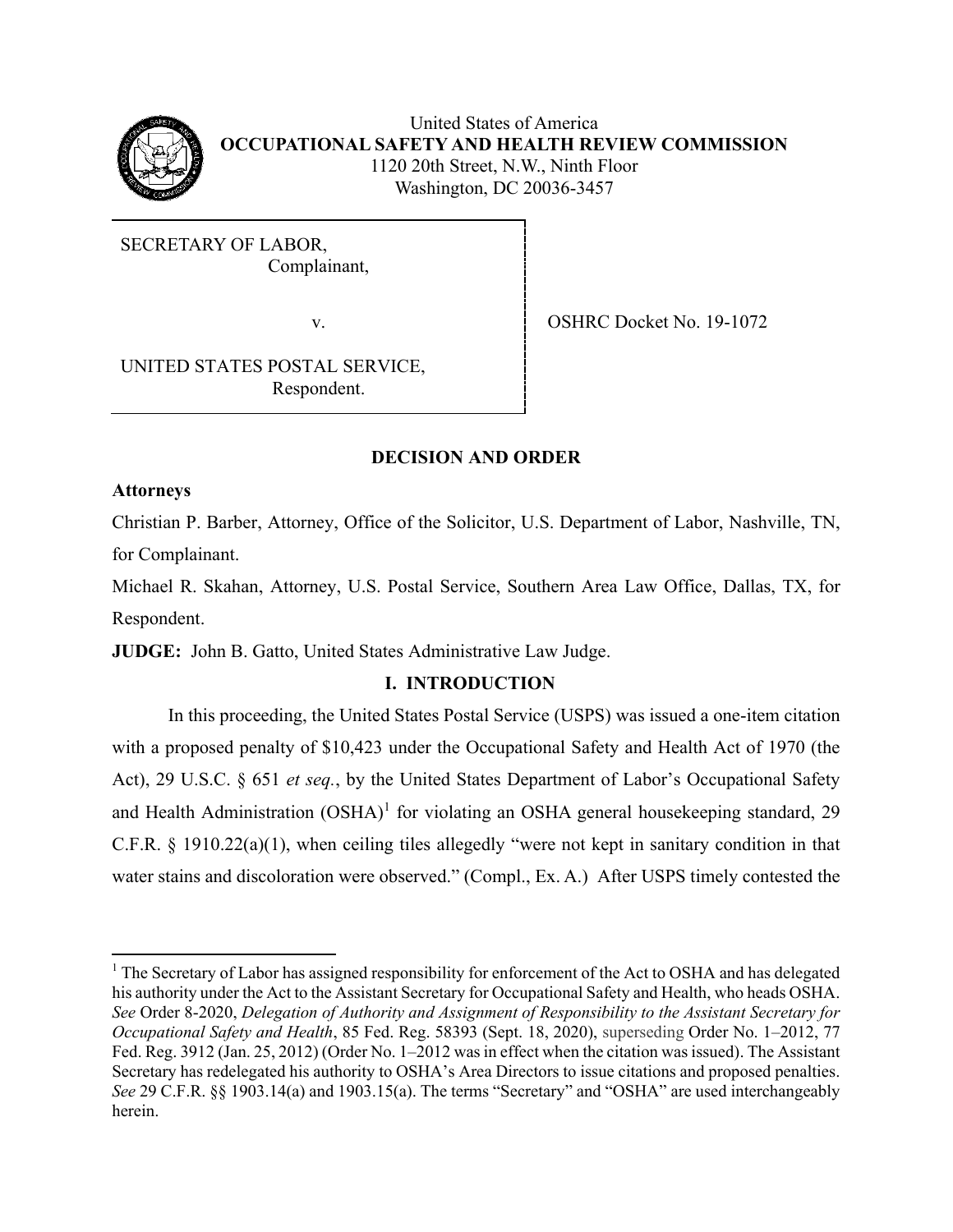citation, the Secretary of Labor filed a formal complaint with the Commission seeking an order affirming the citation and proposed penalty.<sup>2</sup> A bench trial was held in Birmingham, Alabama.

There is no dispute that jurisdiction of this action is conferred upon the Commission by section 10(c) of the Act, 29 U.S.C. § 659(c). (Ex. C-1  $\P$  1). The Court also finds, and the parties have stipulated, that USPS was engaged in a business affecting commerce and was an employer within the meaning of sections  $3(3)$  and  $3(5)$  of the Act, 29 U.S.C.  $\S$ §  $652(3)$ ,  $(5)$ . (Ex. C-1 ¶ 2). Pursuant to Commission Rule 90, after hearing and carefully considering all the evidence and the arguments of counsel, the Court issues this Decision and Order, which constitutes its final disposition of the proceedings under section 661(j) of the Act. 29 U.S.C.  $\S$  661(j). All arguments not expressly addressed have nevertheless been considered and rejected.<sup>3</sup> For the reasons indicated *infra*, the Court holds the Secretary has not proven his prima facie case, the Citation is **VACATED** and no civil penalty is assessed.

#### **II. BACKGROUND**

USPS operates as a nationwide employer engaged in the business of providing postal services. (Ex. C-1  $\P$ , 2, 3.) It employs approximately 16 employees at its Dora, Alabama, Post Office facility. (Tr. 19-20; Ex. C-1 ¶¶ 3, 4.) On April 2, 2019, OSHA Compliance Safety and Health Officer Alisha Sledge initiated an inspection of the Dora facility following an employee complaint, which alleged employee exposure to mold and mildew due to water leaking onto ceiling tiles throughout the building. (Tr. 16; Exs. C-1 ¶ 5; C-2, R-8.) Sledge completed a walkaround inspection of the facility and observed water stains and discoloration on ceiling tiles and insulation in the mail sorting area, HVAC room, and utility closet. (Tr. 27-34; Ex. C-1 ¶ 6; *see also* Exs. C-9, C-10, C-13, C-14, C-15.) Although some of the ceiling tiles had been removed from the ceiling before the inspection, (C5, C-6; C-8 to C-10; C-11 to C-13), there is no evidence in the record that the water stains and discoloration on ceiling tiles and insulation resulted in any mold or mildew. Sledge did acknowledge the appearance of remediation already underway on the day she inspected the facility. (Tr. 56-57.) Following the walkaround inspection, Sledge conducted interviews with

<sup>&</sup>lt;sup>2</sup> Attached to the Complaint and adopted by reference was the citation at issue. (Compl., Ex. A) Commission Rule 30(d) provides that "[s]tatements in a pleading may be adopted by reference in a different part of the same pleading or in another pleading or in any motion. A copy of any written instrument which is an exhibit to a pleading is a part thereof for all purposes." 29 C.F.R § 2200.30(d).

 $3$  If any finding is in truth a conclusion of law, or if any stated conclusion is in truth a finding of fact, it shall be deemed so.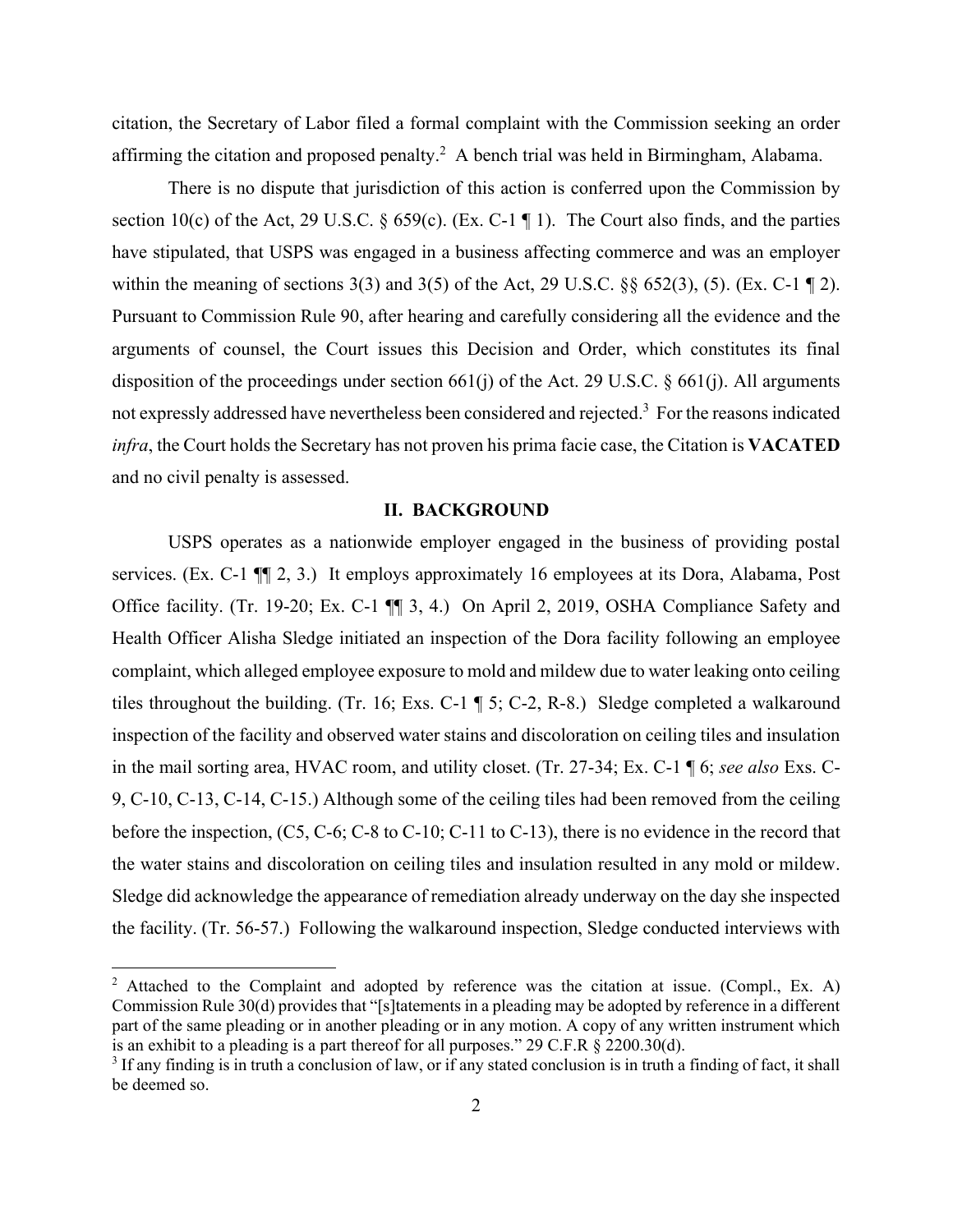two employees. (Tr. 34-35). As a result of the inspection, OSHA issued the one-item "repeat"<sup>4</sup> citation for an alleged violation of 29 C.F.R. § 1910.22(a)(1). (Compl., Ex. A; Tr. 35-36; Ex. R-1; *see also* Ex. C-1 ¶8.)<sup>5</sup>

#### **III. ANALYSIS**

The fundamental objective of the Act is to prevent occupational deaths and serious injuries. *Whirlpool Corp. v. Marshall*, 445 U.S. 1, 11 (1980). The Act "establishes a comprehensive regulatory scheme designed 'to assure so far as possible safe and healthful working conditions' for 'every working man and woman in the Nation.' " *Martin v. Occupational Safety & Health Review Comm'n* (*CF & I Steel Corp.*), 499 U.S. 144, 147 (1991) (*quoting* 29 U.S.C. § 651(b)). "The Act charges the Secretary with responsibility for setting and enforcing workplace health and safety standards." *Id.* "To implement its statutory purpose, Congress imposed dual obligations on employers. They must first comply with the 'general duty' to free the workplace of all recognized hazards." *ComTran Grp., Inc. v. U.S. Dep't of Labor*, 722 F.3d 1304, 1307 (11th Cir. 2013). "They also have a 'special duty' to comply with all mandatory health and safety standards." (*Id.* citing *id.* at  $\frac{654(a)(2)}{2}$ .

"With respect to the latter, Congress provided for the promulgation and enforcement of the mandatory standards through a regulatory scheme that divides responsibilities between two federal agencies." (*Id.*) "The Secretary establishes these standards through the exercise of rulemaking powers." *CF & I Steel Corp.*, 499 U.S. at 147. *See* 29 U.S.C. § 665. Pursuant to that authority, the standards at issue in this case were promulgated. Meanwhile, the Commission is assigned to carry out adjudicatory functions under the Act and serves "as a neutral arbiter and determine whether the Secretary's citations should be enforced over employee or union objections." *Cuyahoga Valley Ry. Co. v. United Transp. Union*, 474 U.S. 3, 7 (1985) (per curiam).

<sup>&</sup>lt;sup>4</sup> The Act contemplates various grades of violations of the statute and its attendant regulations— "willful"; "repeated"; "serious"; and those determined "not to be of a serious nature" (referred to by the Commission as "other-than-serious"). 29 U.S.C. § 666. Only a serious violation is defined in the Act. *See* 29 U.S.C. § 666(k)*.*

<sup>&</sup>lt;sup>5</sup> USPS was previously cited for violations of this same standard in OSHA inspection number 1221504, citation number 1, item number 1, which was affirmed as a final order on August 18, 2017, with respect to a workplace located in Birmingham, Alabama, and in OSHA inspection number 1119279, citation number 1, item number 1, which was affirmed as a final order on December 30, 2016, with respect to a workplace located in Center Point, Alabama. (Ex. C-1 ¶¶10, 11; *see also* Exs. C-19, C-20 .)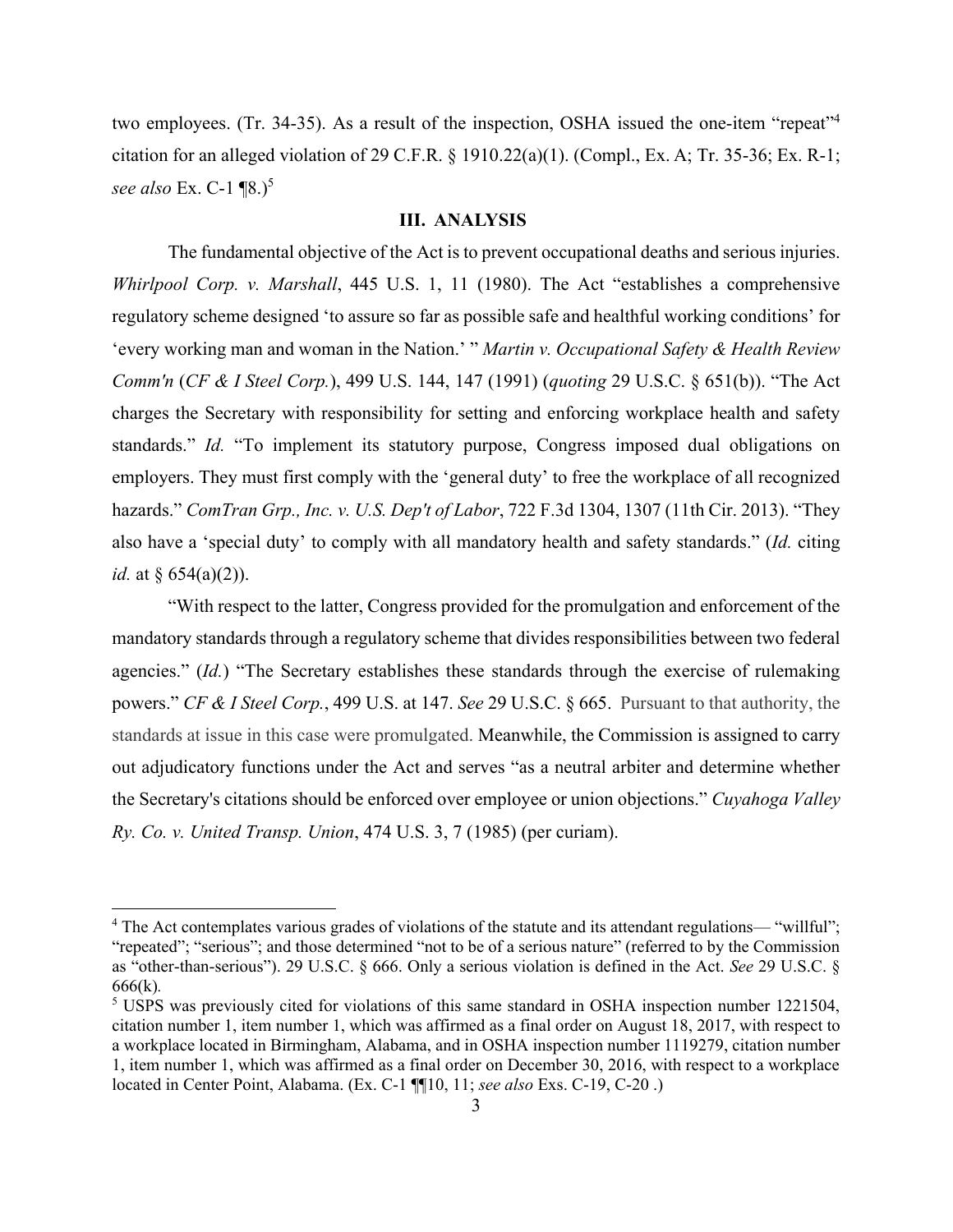Under the law of the Eleventh Circuit where this case arose, $6$  the Secretary will make out a prima facie case for the violation of an OSHA standard by showing (1) that the regulation applied; (2) that it was violated; (3) that an employee was exposed to the hazard that was created; and importantly, (4) that the employer "knowingly disregarded" the Act's requirements. *ComTran*, 722 F.3d at 1307; *Eller-Ito Stevedoring Co., LLC v. Sec'y of Labor*, 567 F. App'x 801, 803 (11th Cir. 2014).

The cited regulation, section 1910.22(a)(1), mandates that the employer must ensure that "[a]ll places of employment, passageways, storerooms, service rooms, and walking-working surfaces are kept in a clean, orderly, and sanitary condition." 29 C.F.R. § 1910.22(a)(1). As indicated *supra*, the citation asserts USPS violated this general housekeeping standard when ceiling tiles in the mail sorting area, the HVAC room, and the utility closet allegedly "were not kept in sanitary condition in that water stains and discoloration were observed." (Compl., Ex. A.)

The cited standard is contained in Part 1910, OSHA's Occupational Safety and Health Standards, and more specifically, is found in Subpart D, the "Walking-Working Surfaces" Standards. The Secretary asserts that "[b]y its own terms, the standard applies to "[a]ll places of employment, passageways, storerooms, service rooms, and walking-working surfaces." (Sec'y's Br. 6.) The Court finds no merit in the Secretary's position, which fails to acknowledge the 2016 amendments to Subpart D.

Prior to 2016, Subpart D "include[d] separate scope requirements in various sections in the subpart[.]" *Walking-Working Surfaces and Personal Protective Equipment (Fall Protection Systems)*, 81 Fed. Reg. 82494 (Nov. 18, 2016). And prior to 2016, section 1910.22 did have its own scope provision, which indicated it applied "to all permanent places of employment, except where domestic, mining, or agricultural work only is performed." 29 C.F.R. § 1910.22 (2014). However, that provision was eliminated with the 2016 amendments to Subpart D.

<sup>&</sup>lt;sup>6</sup> The employer or the Secretary may appeal a final decision and order to the federal court of appeals for the circuit in which the violation allegedly occurred or where the employer has its principal office, and the employer also may appeal to the D.C. Circuit. *See* 29 U.S.C. §§ 660(a) and (b). Here, the violation occurred in Dora, Alabama, in the Eleventh Circuit, and USPS's principal place of business is in Washington, D.C., in the D.C. Circuit. *See* 29 U.S.C. § 660(b). The Commission has held that where it is highly probable that a case will be appealed to a particular circuit, it generally has applied the precedent of that circuit in deciding the case— even though it may differ from the Commission's precedent. *Kerns Bros. Tree Serv.*, 18 BNA OSHC 2064, 2067 (No. 96- 1719, 2000). The Court therefore applies the precedent of the Eleventh Circuit in deciding the case where it is highly probable the case would be appealed.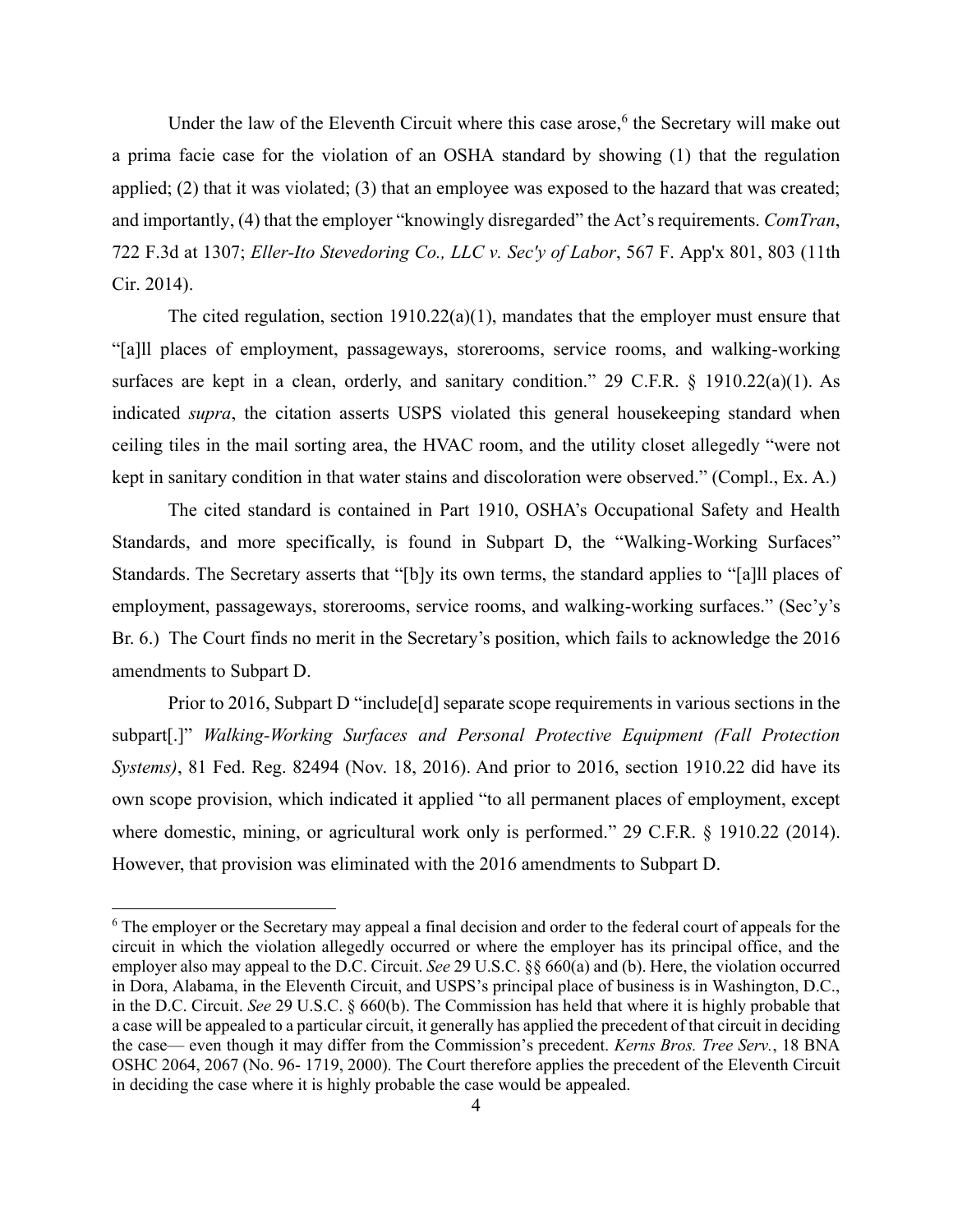Prior to 2016, "[e]xisting subpart D [did] not have a single scope provision *that applie[d] to the entire subpart*." *Walking-Working Surfaces*, at *id*. (*emphasis added*). However, with the 2016 amendments, OSHA added a new single scope provision, section 1910.21(a), that did apply to the entire subpart. That consolidated scope provision provides that Subpart D "covers all *walkingworking surfaces* unless specifically excluded by an individual section of this subpart." 29 C.F.R. § 1910.21(a) (emphasis added). Thus, it is clear the consolidated scope provision contained in Subpart D's section 1910.21(a) limits the applicability of the various sections in that subpart to "walking-working surfaces," including the cited section 1910.22(a)(1).

A"walking-working surface" is defined as any "horizontal or vertical surface *on or through which an employee walks, works, or gains access to a work area or workplace location*." 29 C.F.R. § 1910.21(b) (emphasis added). Thus, the plain language of the scope of Subpart D indicates the provisions of Subpart D do not apply to ceilings tiles since, by definition, they are not "walkingworking surfaces" since they are not surfaces "on or through which an employee walks, works, or gains access to a work area or workplace location."7

Therefore, the Court concludes that after the 2016 revisions to Subpart D, it only applied to "walking-working surfaces," and since ceiling tiles by definition were not "walking-working surfaces," the Secretary was not authorized to cite USPS for ceiling tile violations under Subpart D or any individual section of that subpart, including section 1910.22(a)(1). Thus, the Secretary has failed to make out a prima facie case for a violation since he failed to show that section  $1910.22(a)(1)$  applied. Accordingly,

 $7$  "In situations in which 'the meaning of [regulatory] language is not free from doubt,' the reviewing court should give effect to the agency's interpretation so long as it is 'reasonable,' *Ehlert v. United States*, 402 U.S. 99, 105 (1971), that is, so long as the interpretation 'sensibly conforms to the purpose and wording of the regulations,' *Northern Indiana Pub. Serv. Co. v. Porter County Chapter of Izaak Walton League of America, Inc.*, 423 U.S. 12, 15 (1975)." *Id.* 149-50. Even assuming the language is ambiguous, the Court does not find the Secretary's position reasonable. It does not sensibly conform to the purpose and wording of the regulation since a ceiling is not a horizontal or vertical surface *on or through which an employee walks, works, or gains access to a work area or workplace location*.